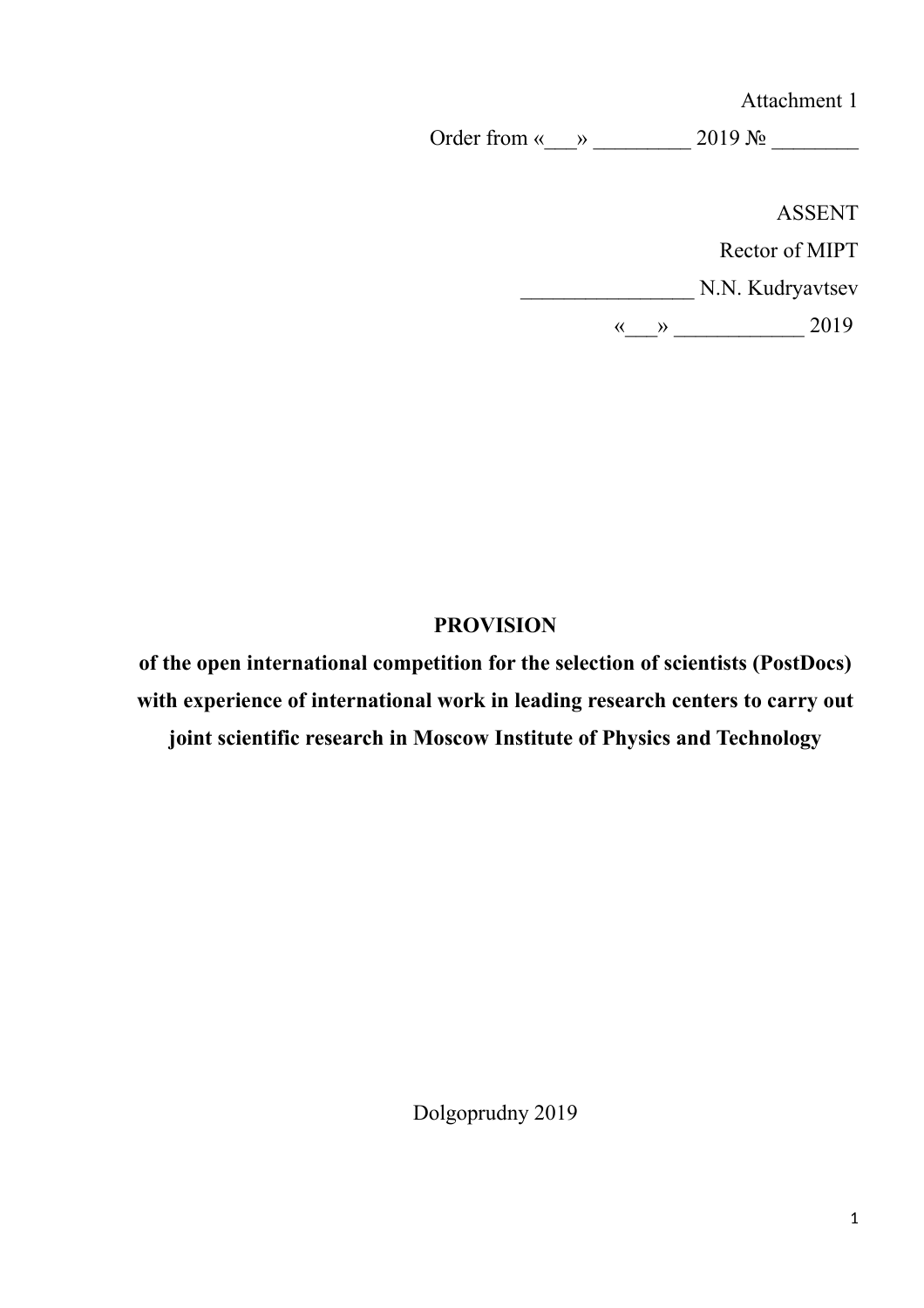#### **INFORMATION ON THE COMPETITION**

### **1 General Provisions**

1.1 The purpose of the Open Competition (hereinafter referred to as the Competition) is the selection of PostDocs with experience of international work in leading research centers (hereinafter referred to as the Scientists) for conducting research in leading laboratories of the Moscow Institute of Physics and Technology (hereinafter referred to as the MIPT) in the framework of the Program for Increasing the Competitiveness of MIPT (hereinafter referred to as the Program) and in accordance with the Action Plan Program to address the tasks set before the Russian universities in the framework of the open competition for state support of the top universities of the Russian Federation in order to improve their competitiveness among the world's scientific and educational centers, conducted pursuant to Decree No. 599 dated May 7, 2012 of the RF President and to Decree No. 211 dated March 16, 2013 of the RF Government.

1.2 The winners of the Competition will be employed by the MIPT as a Senior Research Fellow with a guaranteed monthly payment of 120 to 150 thousand rubles depending on the qualification and the results of competitive selection. The winners may be paid with the incentive bonuses by agreement with the laboratory. The contract is signed up to December 31, 2020 with the possibility of extension for a full period up to two years. If necessary, the scientist is guaranteed with a place in the MIPT hostel (payment for the use of a dwelling in the hostels of MIPT is charged in accordance with the Rector's order on payment for the use of MIPT hostels). The Scientist will be able to take part in other competitive events of the Program according to the rules (support of scientific publication activity of students and employees of MIPT, participation of MIPT employees in conferences and seminars in world-class laboratories, leading foreign universities, research centers, etc.).

1.3 The relationship of the parties under this Competition is governed by the legislation of the Russian Federation.

1.4 The Competition Organizer is the Federal State Autonomous Educational Institution of Higher Professional Education "Moscow Institute of Physics and Technology (National Research University)".

Location and mailing address of the Competition Organizer: 9, Institutskiy pereulok, Dolgoprudny, Moscow region, 141700, Russia.

Email address: researcher@mipt.ru.

### **2 Requirements for Participation**

2.1 The applicants may be Russian or foreign scientists who have international work experience in the leading research centers for at least one year and hold a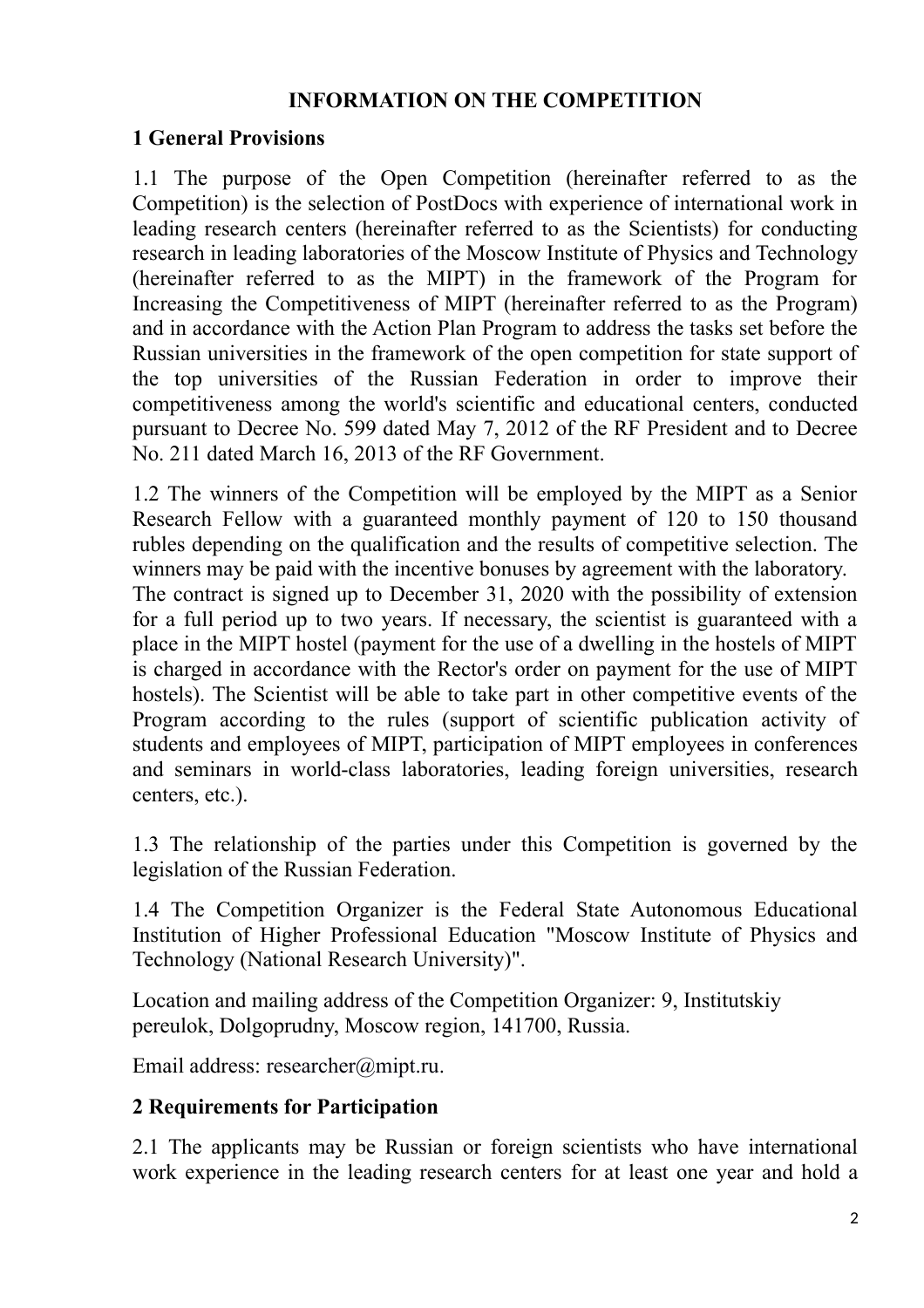Candidate of Sciences degree, a Doctor of Sciences degree or an international PhD degree.

2.2 The Scientist may only submit one application per competition cycle.

2.3 To confirm the status in the framework of the competition, the scientist is recommended to have the following scientometrical indicators: publications of type article, review (for the period from 2014 to 2019) - at least 3 in the scientific journals included in the first quartile (Q1) of the Web of Science Core Collection database in the relevant subject areas, and at least two with the first authorship. The scientist should specify (update at the time of application for participation in the competition) information about own publications in scientific publications indexed in the Web of Science Core Collection database in his personal profile on the specialized information resource ResearcherID.

2.4 The competition can not be attended by scientists who have been in the period from January 1, 2017 until the day of the announcement of the competition in the labor relations with MIPT. Within the frames of the competition the applications from MIPT employees who are not primarily employed by MIPT will be processed on an exceptional basis.

2.5 Upon the primary consideration of the application the applicant is scheduled an interview, including via the Internet.

2.6 The winners of the competition are employed by MIPT on a full-time basis in the position of Senior Research Fellow no later than 120 days after the summingup of the competition results.

## **3 Research Requirements and Conditions**

3.1 The stated research should not be a repetition of any research carried out in the current period or completed in the previous period at the expense of budgets of different levels or other sources.

3.2 The applications and research projects submitted to the Competition should fall within the fields of work of MIPT leading laboratories.

3.3 When submitting the application, the Scientist should propose the theme of the project for its future implementation within the frames of the scientific research.

3.4 When preparing the application, the Scientist should select a Research Supervisor for his or her project and get his or her approval for the subject of the scientific research.

3.5 The terms of the scientific research should provide a full-time employment for a period up to December 31, 2020 with the possibility of extension.

3.6 Research Supervisor of the project obliges: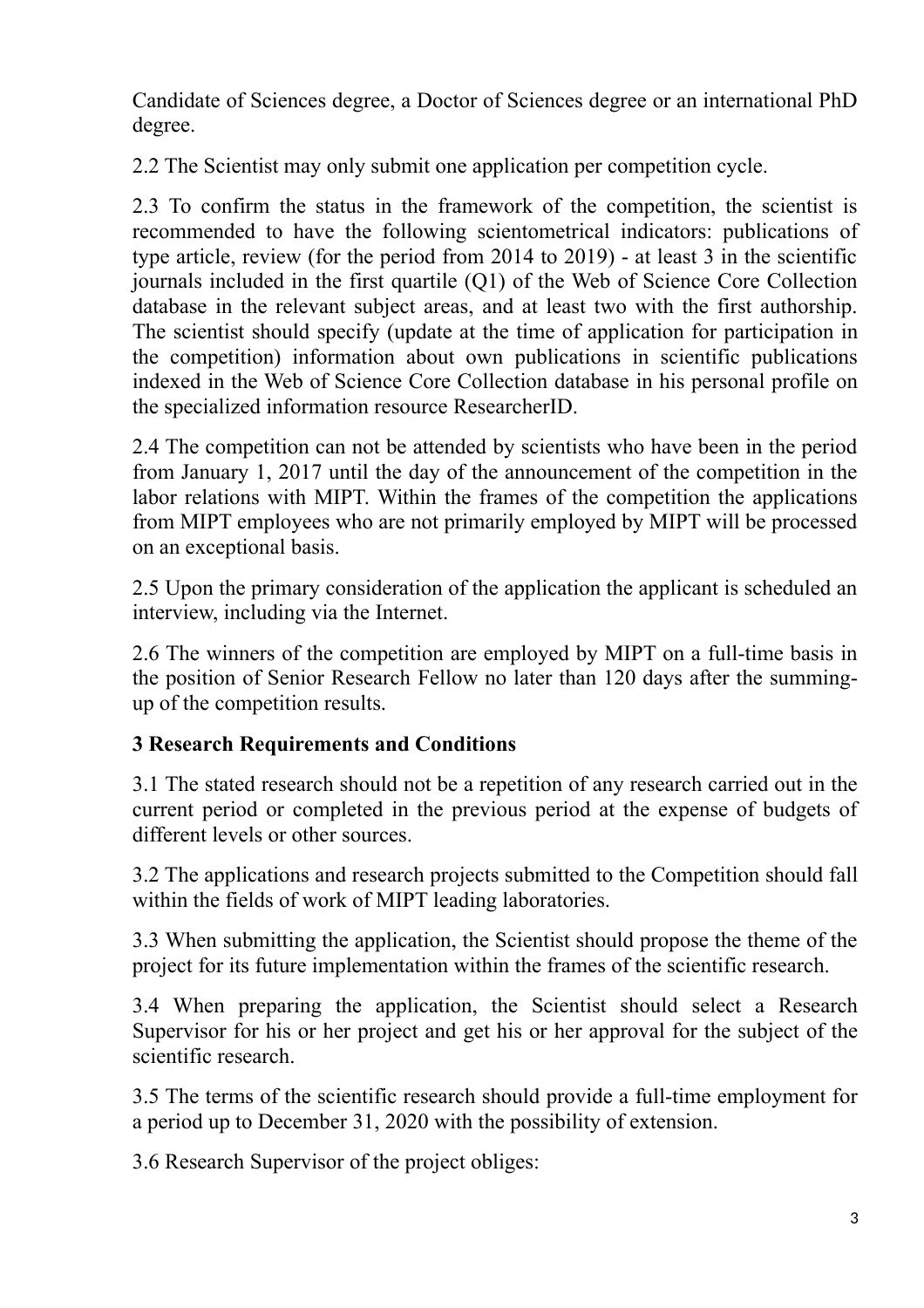а) to direct the scientific research and to provide guidance to the invited Scientist during the entire period of the project;

b) to provide the Scientist with the working place and a possibility to access the existing experimental base for the conduct of scientific research;

c) to guarantee and implement co-financing of the scientist's salary at the rate of 50% from the established norms per month (P.1.2) during the second year of the employee's work;

d) to provide the Scientist with an assistant for administrative support;

e) during evaluation of the application of the Scientist, to give written consent to fulfill his or her obligations under the project.

3.7 MIPT obliges:

а) upon the recommendation of the Research Supervisor, to sign with the Scientist a fixed-term employment contract in accordance with the labor legislation of the Russian Federation;

b) to provide the Scientist with a continuous salary payment for the duration of the employment contract.

c) to provide the Scientist with a salary payment at the rate of 100% from the established norms per month (P.1.2) during the first year of the employee's work, and at the rate of 50% from the established norms per month (P.1.2) during the second year of the employee's work, funded by Program/Project 5-100.

3.8 The results of the research should be presented by publication of at least two articles (indicating the affiliation of MIPT) in leading scientific journals included in the first quartile (Q1) of the Web of Science Core Collection database in the relevant subject areas.

3.9 During the scientific research the Scientist should popularize the research results in a form of reports on international conferences, seminars and by using different forms of mass media (at least three oral reports at international conferences on the subject of the study for the time of his or her work).

3.10 The Scientist should take part in teaching activities at MIPT, and also carry out the scientific management of postgraduate students and / or students of MIPT.

3.11 The Scientist and his or her Research Supervisor are held responsible for the achievement of the results of the research project stipulated in the contract.

### *4. Time Schedule of the Competition*

4.1. The Competition is held every 4 months.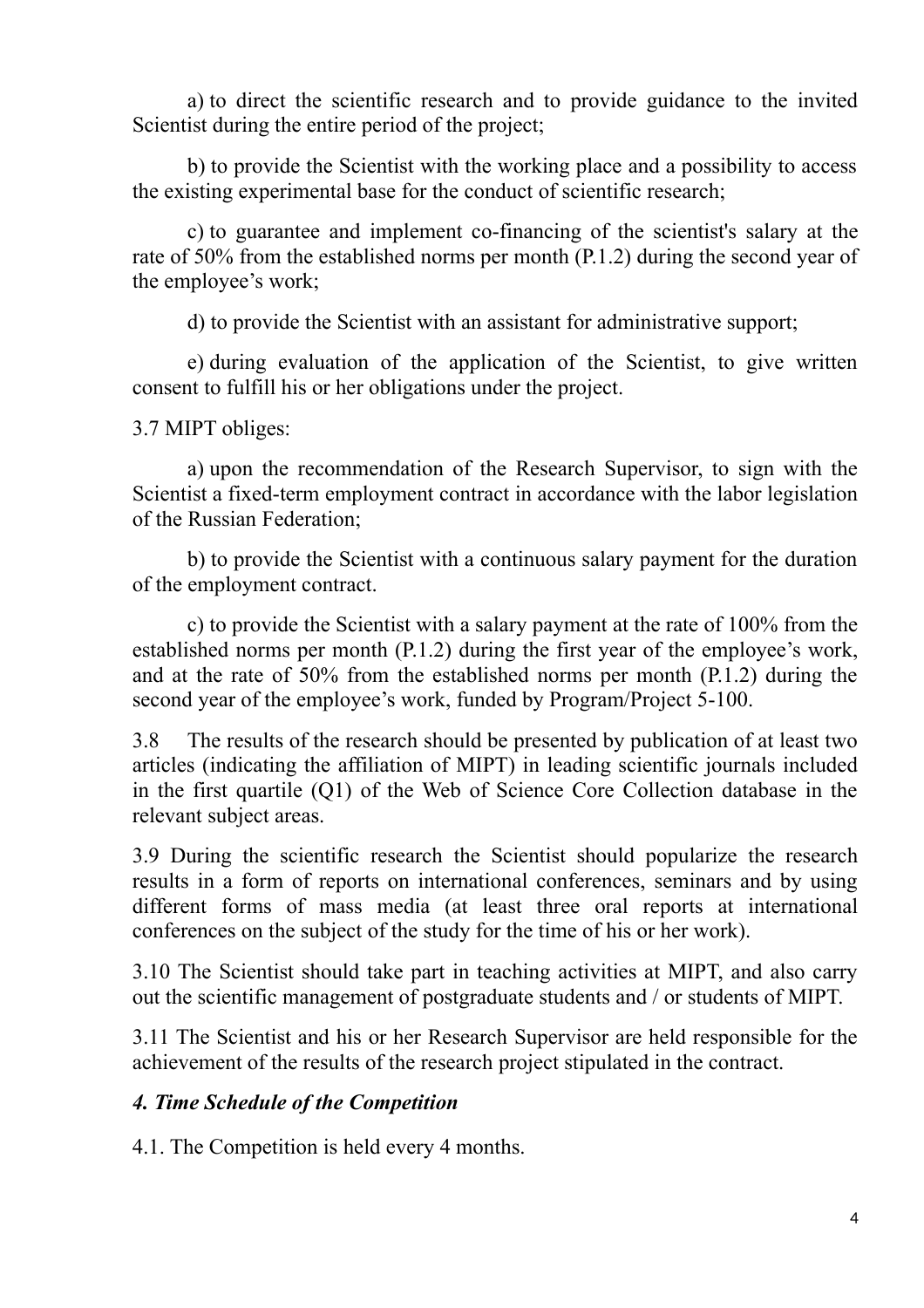4.2. The first stage of the competition: application opening date – March 11, 2019; application closing date – April 08, 2019 at 23:59 Moscow time; the results of the Competition will be announced by no later than May 08, 2019.

4.3. The second stage of the competition: application opening date – May 1, 2019; application closing date – June 30, 2019 at 23:59 Moscow time; the results of the Competition will be announced by no later than July 30, 2019

4.4. The third stage of the competition: application opening date – October 1, 2019; application closing date – November 30, 2019 at 23:59 Moscow time; the results of the Competition will be announced by no later than December 30, 2019

4.5. The applications received by the Competition Organizer after the deadline established in paragraphs 4.2 – 4.4 will not be considered.

# *5. Contents of the Application for Participation*

The Application for Participation in the Competition shall contain the following:

5.1. Form 1. "Application Form of the Scientist".

5.2. Form 2. "Description of Research".

5.3. Recommendation of the research supervisor (from the laboratory, MIPT units).

5.4 Recommendation of the research supervisor from the previous place of work or study.

5.5. Letters of support from at least two recognized experts in this field of science.

5.6. Copy of a degree diploma.

5.7. CV in free form.

5.8. Appendices (at the discretion of the applicant).

## *6. Preparation of the Application*

6.1 Applications are submitted jointly by a Scientist and a Research Supervisor representing one of the leading MIPT laboratories that meet the requirements of the Competition.

6.2 The persons interested to participate in the Competition should prepare the application documents in an electronic form.